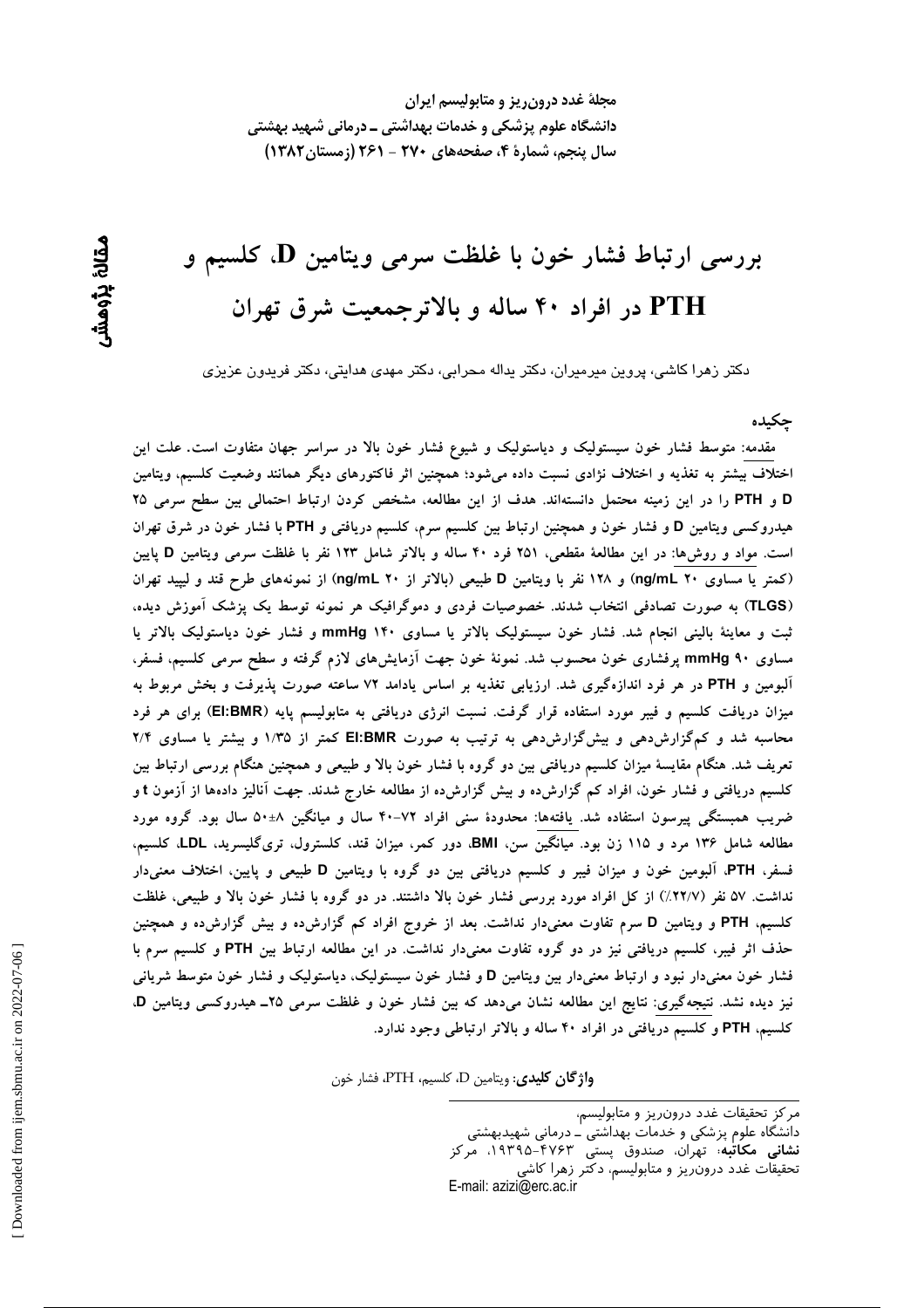### مقدمه

نقش اساسی ویتامینها در حفظ سلامتی بدن از دیرباز شناخته شده است. اگر چه نقش مهم ویتامین D در سلامتی استخوانهاست،<sup>\</sup> در بررسیهای انجام شده، گیرندههای وبتامین D در اکثر اعضای بدن پیدا شده است. $^7$ لذا تحقیقاتی در جهت شناسایی اثر ویتامین D در اعمال سایر بافتهای بدن و ارتباط آن با بیماریهایی غیر از بیماریهای متابولیک استخوان انجام شده است. اولین بار در بررسی های ارتباط كلسيم با فشار خون، آثار قلبي ـ عروقي ويتامين D مورد توجه واقع شد. تعدادی از این بررسیها ارتباط معکوس کلسیم و فشار خون را نشان دادند.<sup>۵-۳</sup> بر همین اساس و با توجه به نقش ويتامين D در متابوليسم و اثرات كلسيم، مطالعات دیگری انجام شد که ارتباط ویتامین D و فشار خون را بررسی کرد. برخی مطالعات ارتباط معکوس بین سطح سرمی ۲۵ـ هیدروکسی ویتامین D با فشار خون را نشان داده است<sup>۰٬۱۰</sup>۰ اما گزارشهای دیگر ارتباطی بین این دو متغیر بیدا نکر دهاند. ۱۴-۱۱

با توجه به شیوع بالای فشار خون<sup>۱۵</sup> و همچنین شیوع بالای کمبود ویتامین <sup>۱٬</sup>D در کشور ما و با توجه به نیاز به مطالعات بیشتر در زمینهٔ ارتباط بین این دو متغیر، این تحقیق با هدف بررسی ارتباط فشار خون با غلظت سرمی ۲۵ـ هیدروکسی ویتامین D، کلسیم، PTH و کلسیم دریافتی در افراد ۴۰ ساله و بالاتر جمعیت شرق تهران در سال ۱۳۸۱ انجام گرفته است.

مواد و روشها

مطالعه به روش غیرمداخلهای<sup>:</sup> و به صورت مقطعی" در دو بخش توصيفي" و تحليلي" انجام شد. تعداد نمونه بر  $\mu_1$ - اساس معیار فشار خون و با ۰/۰۵  $\alpha = \cdots$ ، ۰/۱ = ۰/۱ و S=۱۷ تقریباً معادل ۶۰ محاسبه شد که برای هر گروه کمبود شدید ویتامین P۰ D نفر، کمبود خفیف ۶۰ نفر، افراد با ويتامين D طبيعي ١٢٠ نفر و مجموعاً ٢۴٠ نفر انتخاب و با محاسبهٔ design effect معادل ۲۰٪، در نهایت ۲۸۰ نفر در نظر گرفته شد. جهت انتخاب نمونههای مورد بررسی، از

iii- Descriptive

نمونههای موجود در مطالعهٔ بزرگ طرح قند و لیپید تهران (TLGS) که به صورت نمونهگیری خوشهای طبقهبندی شده<sup>۷</sup> از منطقهٔ ۱۳ تهران انتخاب شده بودند، استفاده شد. بررسی آيندهنگر قند و ليپيد تهران يک مطالعهٔ اپيدميولوژيک گسترده است که با هدف تخمین میزان شیوع و بروز اختلالات متابولیک و عوامل خطرساز بیماریهای مهم غیر واگیر در شهروندان ساكن در منطقهٔ ١٣ تهران طراحى و از سال ٧٩-١٣٧٨ به اجرا گذاشته شده است. در اين مطالعه ١٥٠٠٥ فرد ۳ سال به بالا مورد بررسی قرار گرفتند.<sup>۱۵</sup> از مطالعهٔ مذکور، ۱۱۷۲ نفر در طرح جامع وضعیت ویتامین D و عوامل مؤثر بر آن به صورت تصادفی انتخاب شدند و ويتامين D آنها اندازهگيري گرديد. 1⁄2 در مطالعهٔ حاضر از اين نمونهها ۷۰ نفر با کمبود شدید (کمتر از ng/mL ۱۰)، ۷۰ نفر با کمبود خفیف (۲۰ ≥ Vit D) و ۱۴۰ نفر با ویتامین D طبیعی (بیشتر از ۲۰ ng/ml) بر اساس معیار هالیک<sup>۷٬</sup> به صورت تصادفی انتخاب شدند که ۲۹ نفر به علت نداشتن معیارهای لازم از مطالعه خارج شدند و در نهایت ۲۵۱ نفر ۱۲۸ مورد با ویتامین D بالاتر از ۲۰ و ۱۲۳ نفر با ویتامین D کمتر یا مساوی ۲۰ مورد بررسی قرار گرفتند.

همهٔ افراد ۴۰ ساله و بالاتر ساکن دایمی منطقهٔ ۱۳ شهر تهران وارد مطالعه شدند. معیارهای خروج از مطالعه شامل: سابقهٔ دیابت یا مصرف داروهای ضد دیابت و قند خون ناشتای بالاتر یا مساوی ۱۲۶ میلیگرم در دسی لیتر، حاملگی و شیردهی، مصرف داروهای دیورتیک، کورتیکواستروئید، ضد تشنجها، استروژن، آندروژن و OCP، سابقهٔ پانکراتیت، مصرف الکل بیشتر از ۵۰cc در روز یا ۴۰۰cc در هفته، هیپو يا ھيپرتيروئيد*ى،* كوشينگ، آديسون، ھيپو يا هیپرپاراتیروئیدی، آکرومگالی، بیماری کلیوی (کراتینین بالاتر از ۱/۵ برابر حد بالای آزمایشگاه و پروتئین اوری ۳ یا بالاتر)، بیماری سیستم کبد و مجاری صفراوی (آلکالن فسفاتاز بیشتر از ۱/۵ برابر طبیعی)، مصرف مکمل ویتامین در فاصلهٔ زمانی کمتر از یک سال قبل، سابقهٔ زخم معده یا D اثنیعشر فعال با تأیید آندوسکویی، جراحی معده، رودهٔ کوچک و سیستم صفراوی ـ کبدی بود.

اطلاعات مربوط به افراد مورد بررسی پس از گرفتن رضایت در سه بخش دادههای بالینی، دادههای تغذیهای و دادههای آزمایشگاهی گرداوری شد. هر فرد توسط یک

i- Non-interventional

ii- Cross sectional

iv-Analytic

v- Stratified cluster sampling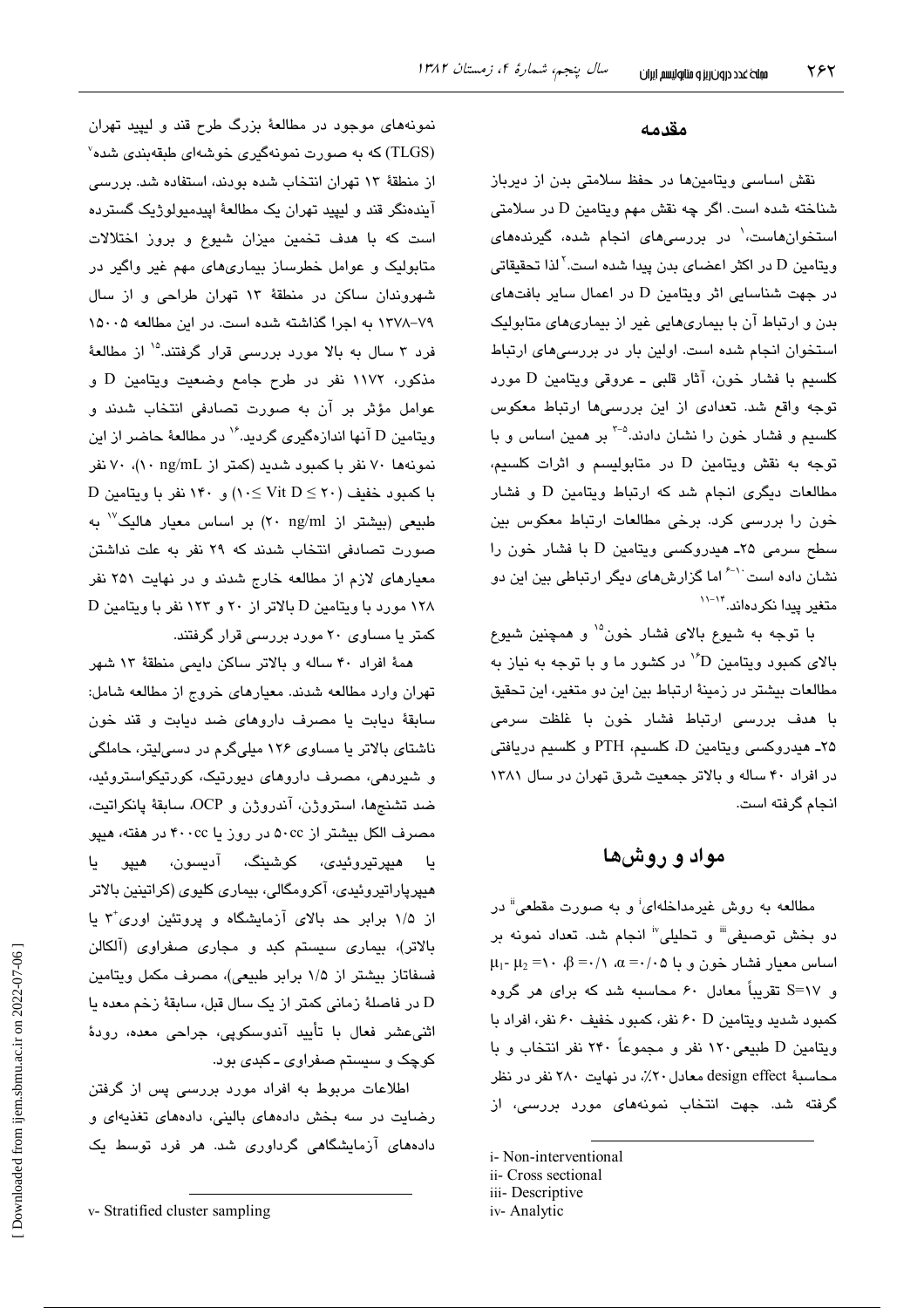پزشک عمومی آموزش دیده بررسی و خصوصیات فردی، سن، جنس، شغل، سابقهٔ مصرف دارو، سابقهٔ بیماری، سابقهٔ مصرف سيگار و الكل، قد، وزن، دور كمر، دور هيپ و فشار خون ثبت و معاينهٔ باليني انجام شد. جهت اندازهگيري فشار خون از دستگاه فشارسنج جیوهای آلمانی استفاده شد و کنترل کیفی دستگاه هر ماه انجام میشد. توصیه شد حتیالامکان فرد از انجام فعالیتهای زیر برای حداقل یک ساعت قبل از اندازهگیری فشار خون خودداری کند: ورزش شدید، خوردن، آشامیدن به غیر از آب، سیگار کشیدن و مصرف داروهایی که بر فشار خون تأثیر گذارند. کاف فشار خون ۱۲/۵-۱۲ سانتی متر یهنا داشت و بلندی آن حداقل دو سوم دور بازو در نظر گرفته شد. پس از ۵ دقیقه استراحت بدون تغییر وضعیت در حال نشسته دو بار به فاصلهٔ ۳۰ ثانیه فشار خون روی بازوی راست اندازهگیری و ثبت شد. یک هفته بعد این عمل تکرار شد. برای آنالیز از میانگین فشار خونهای اندازهگیری شده استفاده شد. فشار خون سیستولیک بالاتر یا مساوی ۱۴۰ یا دیاستولیک بالاتر یا مساوی ۹۰ میلی متر جیوه فشار خون بالا محسوب شد. در این مطالعه کسانی که داروی ضد فشار خون مصرف میکردند نیز در شمار افراد دارای فشار خون بالا محسوب شدند. متوسط فشار شریانی<sup>:</sup> با رابطهٔ زیر محاسبه و ثبت شد :

$$
\frac{(\underbrace{\text{cylunig}}) + (\underbrace{\text{cylunig}}) }{\text{r}}
$$

برای حصول اطمینان از صحت و دقت اندازهگیری فشار خون، با هماهنگی مؤسسهٔ استاندارد و تحقیقات صنعتی ایران تمامی فشارسنجهای جیوهای کالیبره شد. تمامی یزشکان برا*ی* اندازهگیری صحیح فشار خون، طبق راهکارهای (دستورالعملهای) استاندارد سازمان بهداشت جهانی آموزش دیدند. علاوه بر آن صلاحیت تمامی پزشکان برای اندازهگیری فشار خون توسط یک فرد مجرب و با استفاده از گوشیهای مخصوص دو سر (که با یک رابطY شکل به هم متصل بودند) سنجیده و تأیید شدند. این دورههای آموزش و آزمون در فواصل معین تکرار شد تا از بروز روزمرگی جلوگیری شود. به منظور سنجش دقت اندازهگیری یزشکان، به شکل ادواری امتیاز ارجحیت رقمی<sup>ة</sup>

i- Mean arterial pressure

آنها کنترل شد. این امتیاز نشانگر آن است که پزشک در خواندن عدد فشار خون از روی فشارسنج خطای سیستماتیک ندارد. مقادیر کمتر از ۲۰ قابل قبول در نظر گر فته شد.

ارزیابی تغذیه بر اساس یادامد ۷۲ ساعته و تکمیل فرمهای عادتها و مکملهای غذایی توسط پرسشگران مجرب انجام شد. نتایج این بررسی با استفاده از نرمافزار 4 Nutritionist به میزان دریافت اجزای مواد غذایی تبدیل و وارد بانک اطلاعاتی شد. میزان متابولیسم پایه با استفاده از معادلههای استاندارد بر اساس وزن، سن و جنس محاسبه شد. ۱۸

سپس انرژی دریافتی به متابولیسم پایه<sup>ااا</sup> برای هر فرد محاسبه شد. کم گزارش دهی و بیش گزارش دهی به ترتیب به صورت EI:BMR کمتر از ۱/۳۵ و بیشتر یا مساوی ۲/۴ تعریف شد. <sup>۱۹،۲۰</sup> بخش مربوط به میزان دریافت کلسیم و فیبر در این طرح استفاده شد. به علت عدم دقت در ارایهٔ میزان مصرف نمک، میزان دریافت سدیم قابل استفاده نبود. هنگام مقایسهٔ میزان کلسیم دریافتی بین دو گروه با فشار خون بالا و طبیعی و همچنین هنگام بررسی ارتباط بین کلسیم دریافتی و فشار خون، افراد کم گزارشده و بیش گزارشده از مطالعه خارج شدند.

پس از ۱۴-۱۲ ساعت ناشتایی ۵cc خون از افراد گرفته شد و در آزمایشگاه مرکز تحقیقات غدد درون٫ریز و متابولیسم دانشگاه علوم پزشکی شهید بهشتی مورد سنجش قرار گرفت. کلسیم، فسفر و آلبومین سرم با روش رنگسنجی و با کیت شرکت پارس آزمون اندازهگیری شد. محدودهٔ طبیعی کلسیم A/۵-۱۰/۵ mg/dL، فسفر mg/dL ۵–۳/۸ و آلبومین gr/dL ۵–۳/۸ و همچنین ضریب تغییرات (CV):) برابر ۹/۲ بود. PTH با روش ELIZA و کیت شرکت DLS آمريكا با محدودهٔ طبيعي ١٣-۶۰ pg/mL و CV =٪٥/٢ سنجیده شد. ۲۵ـ هیدروکسی ویتامین D با روش ELIZA و با کیت DRG اندازهگیری شد. محدودهٔ طبیعی آن ng/mL  $CV = \langle \cdot | V \rangle \cdot \langle \cdot | V \rangle$  دو د  $\cdot$ 

### تحليل دادەھا

برای مقایسهٔ متغیرهای کمی از آزمون t استفاده شد. برای تعیین وضعیت کلسیم دریافتی در دو گروه با فشار خون بالا و طبیعی ابتدا از آزمون t استفاده شد و

ii- Digit preference score

iii- Energy intake: basal metabolism rate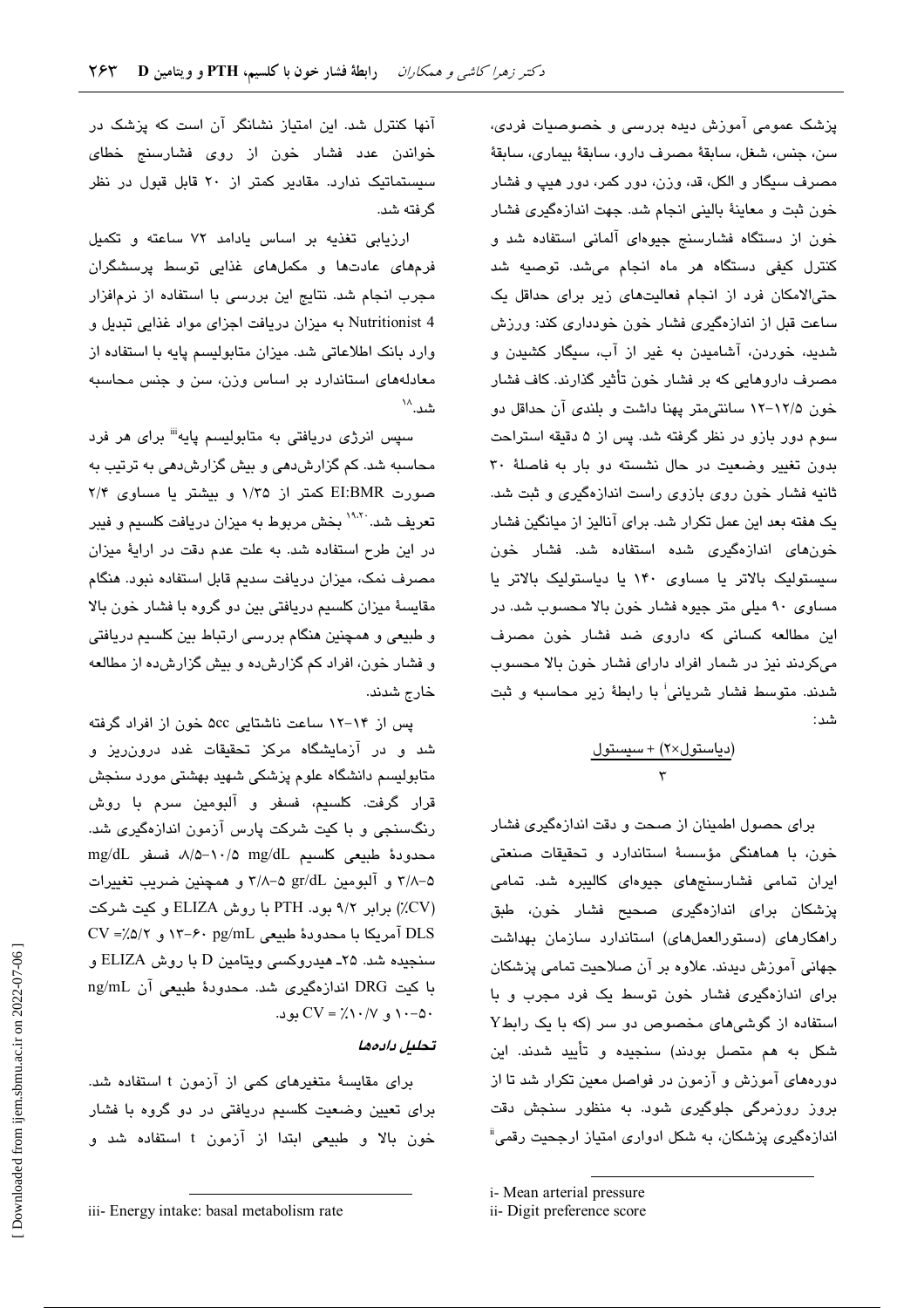| متغيرها                                    | مردان (۱۳۶=n)                           | زنان (۱۱۵=n)                                                                                                                                                                                                                                                                                                                                                                                                                      |
|--------------------------------------------|-----------------------------------------|-----------------------------------------------------------------------------------------------------------------------------------------------------------------------------------------------------------------------------------------------------------------------------------------------------------------------------------------------------------------------------------------------------------------------------------|
| سن (سال)                                   | $\Delta \cdot \pm \Lambda$              | $\Delta \cdot \pm V$                                                                                                                                                                                                                                                                                                                                                                                                              |
| $(\ kg/m^{\varepsilon})$ نمایهٔ تودهٔ بدنی | $Y$ $\xi$ $\rightarrow$ $Y$             | $Y9/Y \pm 0$                                                                                                                                                                                                                                                                                                                                                                                                                      |
| دورکمر (cm)                                | $\hat{\eta} \cdot \pm \hat{\eta} \cdot$ | $9Y \pm 1Y^{\dagger}$                                                                                                                                                                                                                                                                                                                                                                                                             |
| كلسيم دريافتى (mg/d)                       | $V \cdot F \pm Y F V$                   | $P. P \pm Y \wedge Y$                                                                                                                                                                                                                                                                                                                                                                                                             |
| $(mg/dL)$ ترىگليسرىدسرم                    | $189 \pm 9.$                            | $1\Lambda f \pm 1.9$                                                                                                                                                                                                                                                                                                                                                                                                              |
| $(mg/dL)$ کلسترول سرم                      | $\mathbf{Y} \setminus \mathbf{Y}$       | $\mathbf{Y} \mathbf{Y} \mathbf{Q} \pm \mathbf{Y} \mathbf{Y}^*$                                                                                                                                                                                                                                                                                                                                                                    |
| $(mg/dL)$ سرم $LDL$                        | <b>ITV±TT</b>                           | $YY + YY^{\dagger}$                                                                                                                                                                                                                                                                                                                                                                                                               |
| $(mg/dL)$ كلسيم سرم                        | $9/0+1$                                 | $9/\tau$ + $\cdot/\Lambda$                                                                                                                                                                                                                                                                                                                                                                                                        |
| $(mg/dL)$ فسفرسرم                          | $\Upsilon/\Delta \pm \cdot /V$          | $\Upsilon/V \pm \cdot / \Lambda$                                                                                                                                                                                                                                                                                                                                                                                                  |
| PTH سرم (pg/mL)                            | $\tau\tau \pm 10$                       | $YV \pm YY$                                                                                                                                                                                                                                                                                                                                                                                                                       |
| $(ng/mL)$ ويتامينD سرم                     | $Y\Delta \pm Y\Delta$                   | $Y9 \pm Y9$                                                                                                                                                                                                                                                                                                                                                                                                                       |
| فشار خون سیستولیک (mmHg)                   | $\mathcal{N} \cdot \pm \mathcal{N}$     | $\frac{1}{\sqrt{1+\frac{1}{\sqrt{1+\frac{1}{\sqrt{1+\frac{1}{\sqrt{1+\frac{1}{\sqrt{1+\frac{1}{\sqrt{1+\frac{1}{\sqrt{1+\frac{1}{\sqrt{1+\frac{1}{\sqrt{1+\frac{1}{\sqrt{1+\frac{1}{\sqrt{1+\frac{1}{\sqrt{1+\frac{1}{\sqrt{1+\frac{1}{\sqrt{1+\frac{1}{\sqrt{1+\frac{1}{\sqrt{1+\frac{1}{\sqrt{1+\frac{1}{\sqrt{1+\frac{1}{\sqrt{1+\frac{1}{\sqrt{1+\frac{1}{\sqrt{1+\frac{1}{\sqrt{1+\frac{1}{\sqrt{1+\frac{1}{\sqrt{1+\frac{1$ |
| فشار خون دیاستولیک (mmHg)                  | $V$ ۹ $\pm$ \ $\cdot$                   | $\Lambda$ \ $\pm$ \ $\cdot$                                                                                                                                                                                                                                                                                                                                                                                                       |
| فشار خون متوسط شریانی (mmHg)               | $97\pm17$                               | 90±11                                                                                                                                                                                                                                                                                                                                                                                                                             |
|                                            |                                         |                                                                                                                                                                                                                                                                                                                                                                                                                                   |

جدول ۱– مقایسهٔ میانگین متغیرهای دموگرافیک، تغذیهای و بیوشیمیایی به تفکیک جنس در نمونههای مورد بررسی

 $p<\cdot/\cdot\cdot\varphi$  $p<\cdot/\cdot \Delta$ 

سپس برای حذف اثر مصرف فیبر، GLM' به کار رفت. برای بررسی ارتباط بین فشار خون با سن، کلسیم سرم و PTH، از همبستگی پیرسون استفاده شد و برای بررسی ارتباط بین فشار خون و ویتامین D به علت توزیع غیر طبیعی ویتامین D، روش همبستگی اسپیرمن مورد استفاده قرار گرفت. جهت بررسی ارتباط کلسیم دریافتی به علت حذف اثر فیبر، از ضرایب همبستگی نسبی استفاده شد. برای میانگین دادهها حدود اطمينان ۹۵٪ محاسبه و p<۰/۰۵ معنیدار تلقی شد.

## بافتهها

۲۵۱ نفر با محدودهٔ سنی ۷۲-۴۰ سال و میانگین ۸+۵۰ سال وارد این مطالعه شدند. ۱۳۶ نفر مرد و ۱۱۵ نفر زن بودند. در مقايسة بين زنان و مردان نماية تودة بدني (BMI) به طور معنی دار در زنان بیشتر بود. همچنین کلسترول، LDL و کلسیم دریافتی در دو گروه تفاوت معنیدار داشت (جدول ۱).

#### مقايسية افراد با ويتامين D طبيعي وبالا

از کل افراد مورد بررسی ۱۲۸ نفر (۷۹ مرد، ۴۹ زن) ويتامين D طبيعي (بالاتر از ng/mL) و ١٢٣ نفر (٥٧ مرد، ۶۶ زن) ویتامین D پایین (کمتر یا مساوی ۲۰ ng/mL) داشتند. جدول (۲) اطلاعات پایهٔ دو گروه را نشان میدهد.

#### جدول ۲ــ میانگین متغیرهای دموگرافیک، تغذیهای و  ${\bf D}$  بیوشیمیایی در دو گروه با ویتامین  ${\bf D}$  پایین و ویتامین طبیعی در نمونههای مورد بررسی

|                                                  | vit $D \leq \tau \cdot ng/mL$               | vit $D>r \cdot ng/mL$       |  |
|--------------------------------------------------|---------------------------------------------|-----------------------------|--|
| متغيرها                                          | $(n=15)$                                    | $(n=11)$                    |  |
| سن (سال)                                         | ۴۹±۸                                        | $\Delta$ + + $\Lambda$      |  |
| $\langle\text{kg/m}^\gamma\rangle$ نمايۀتودۀبدنى | $\Upsilon V/\Upsilon \pm \Upsilon/\Upsilon$ | 814±477                     |  |
| دور کمر (cm)                                     | $91 \pm 1$                                  | $9Y+11$                     |  |
| ألبومين سرم (g/dL)                               | $Y/Y_{\pm}$ . $Y'$                          | $Y/V \pm 1/\Delta$          |  |
| قند خون (mg/dL)                                  | $95 + 11$                                   | $95+9$                      |  |
| کلسترول سرم (mg/dL)                              | $YY^{\pm}YY$                                | $YY + YY$                   |  |
| تری گلیسر پدسرم(mg/dL)                           | ۱۷۱±۹۹                                      | $\lambda + \pm \lambda + 5$ |  |
|                                                  |                                             |                             |  |

هیچ کدام از متغیرها اختلاف معنیدار بین دو گروه نداشتند.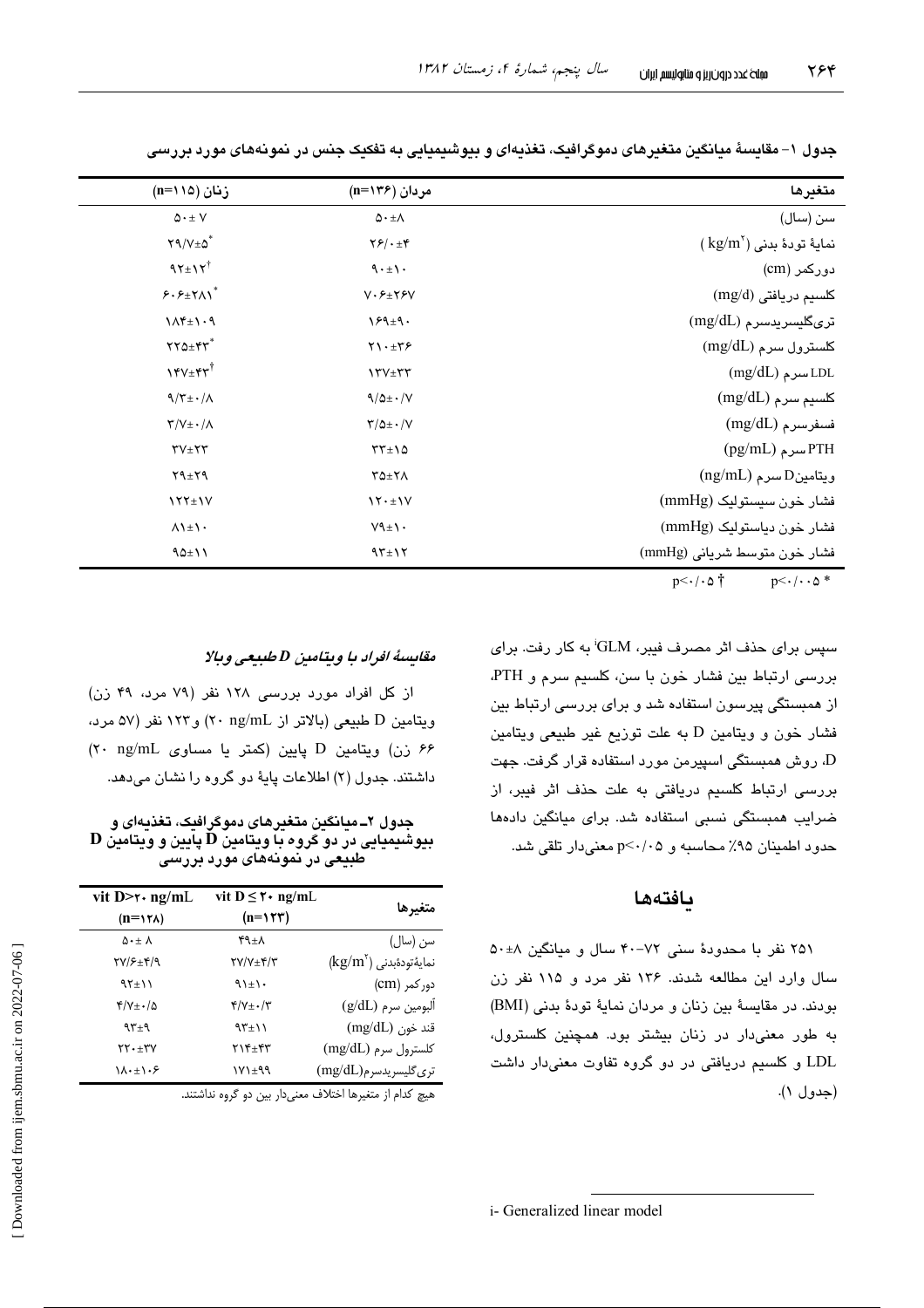| vit D> $\mathbf{Y}$ ng/mL | vit $D \le \tau \cdot ng/mL$             | متغيرها                        |
|---------------------------|------------------------------------------|--------------------------------|
| $(n=11)$                  | $(n=15)$                                 |                                |
| $5.5+7$                   | $555 \pm 154$                            | دريافت روزانهٔ كلسيم (mg/d)    |
| $9/\Delta \pm 1.9$        | $9/\tau$ + $\cdot/\gamma$                | $(mg/dL)$ کلسیم سرم            |
| $\frac{1}{2}$             | $\frac{1}{2}$                            | $(mg/dL)$ فسفر سرم             |
| $\mathcal{W}^{\pm}$       | $Y\Sigma + Y$                            | $(pg/mL)$ سرم PTH              |
| ۵۳±۲۶                     | $\lambda \cdot$ ۴ $\pm$ ۴/۵ $^{\dagger}$ | $\langle$ ng/mL) ويتامين D سرم |

جدول ۳– میانگین متغیرهای کلسیم سرم، فسفر، PTH کلسیم دریافتی و ویتامین D در دو گروه با ویتامین D پایین و ویتامین D طبیعی در نمونههای مورد بررسی

\* <mark>افراد کمگزارش ده و بیش گزارش ده از مطالعه جذف</mark> شدند. همچنین باسخها برای فیبر تعدیل شد.

p< ٠/٠٠١ f در مقايسه با افراد با ويتامينD طبيعي

میانگین سن، BMI، دور کمر و میزان قند، کلسترول، تریگلیسرید، LDL آلبومین خون و همچنین میزان فیبر دریافتی بین دو گروه اختلاف معنیدار نداشت. همچنین اختلاف بين دو گروه در مقايسة كلسيم سرم، فسفر، PTH و کلسيم دريافتي معني دار نبود (جدول ٣).

# مقايستُ افراد با فشار خون طبيعي و بالا

۵۷ نفر (۲۲/۷٪) از کل افراد مورد دررسی فشار خون بالا داشتند. از میان افراد با ویتامین D پایین، ۲۵ نفر (۲۰/۲٪) و با ويتامين D طبيعي، ٣٢ نفر (٢٥٪) داراي فشار خون بالا بودند. جدول (۴) مقایسهٔ کلسیم، PTH و ویتامین D سرم بین

دو گروه با فشار خون طبیعی و بالا را نشان میدهد. کلسیم سرم در هر دو گروه mg/dL ۸/ ۹/۴±۰/۸ سود. میزان PTH در افراد با فشار خون بالا و طبیعی به ترتیب۲۲+۲۷ و pg/mL ۲۴±۲۸ بود که تفاوت آنها معنیدار نبود.

میانگین کلسیم دریافتی در دو گروه با فشار خون بالا و طبیعی ابتدا تفاوت معنیدار داشت اما پس از حذف افراد کمگزارش ده و بیشگزارش ده و تعدیل جهت فیبر مصرف شده، تفاوت بین دوگروه معنیدار نبود. میانگین ویتامین D نيز بين دو گروه معنىدار نبود.

| متغيرها                                              | افراد با پرفشاری خون  | افراد با فشار خون طبیعی               |
|------------------------------------------------------|-----------------------|---------------------------------------|
|                                                      | $(n = \Delta V)$      | $(n=19)$                              |
| سن (سال)                                             | $\Delta Y \pm 9$      | $Y \wedge \pm V$                      |
| دور کمر (cm)                                         | $95 + 1.$             | $\mathcal{A} \cdot \pm \mathcal{A}$ . |
| $\mathrm{Im}(\mathrm{m} g/\mathrm{d})$ كلسيم دريافتى | <b>VAV±۳۳۹</b>        | $555 \pm 177$                         |
| كلسيم سرم (mg/d)                                     | $9/\frac{2}{2}$ + //  | $9/\frac{2}{2}$ . $/\Lambda$          |
| (pg/mL) سرم (PTH                                     | $YV \pm YY$           | $\mathbf{r} \mathbf{r}_{\pm}$         |
| $(ng/mL)$ ویتامین $D$ سرم                            | $Y\Delta \pm Y\alpha$ | $YY \pm Y$ ۹                          |
| قندخون (mg/dL)                                       | 90±11                 | $9Y_{\pm}$                            |
| كلسترول سرم (mg/dL)                                  | <b>TYV±TF</b>         | <b>17+ 17+71</b>                      |
| ترىگليسريد سرم (mg/dL)                               | 114±97                | $\frac{1}{\sqrt{1+\cdot1}}$           |

جدول ۴ــ مقایسهٔ میانگین متغیرهای بیوشیمیایی و تغذیهای در دو گروه با فشار خون بالا و طبیعی در افراد مورد بررسی

+۰/۰۱ در مقایسهٔ با افراد با فشار خون طبیعی p<۰/۰۱

<sup>ا</sup>افراد کم گزارش ده و بیش گزارش ده از مطالعه حذف شدند. همچنین فیبر دریافتی تعدیل شد.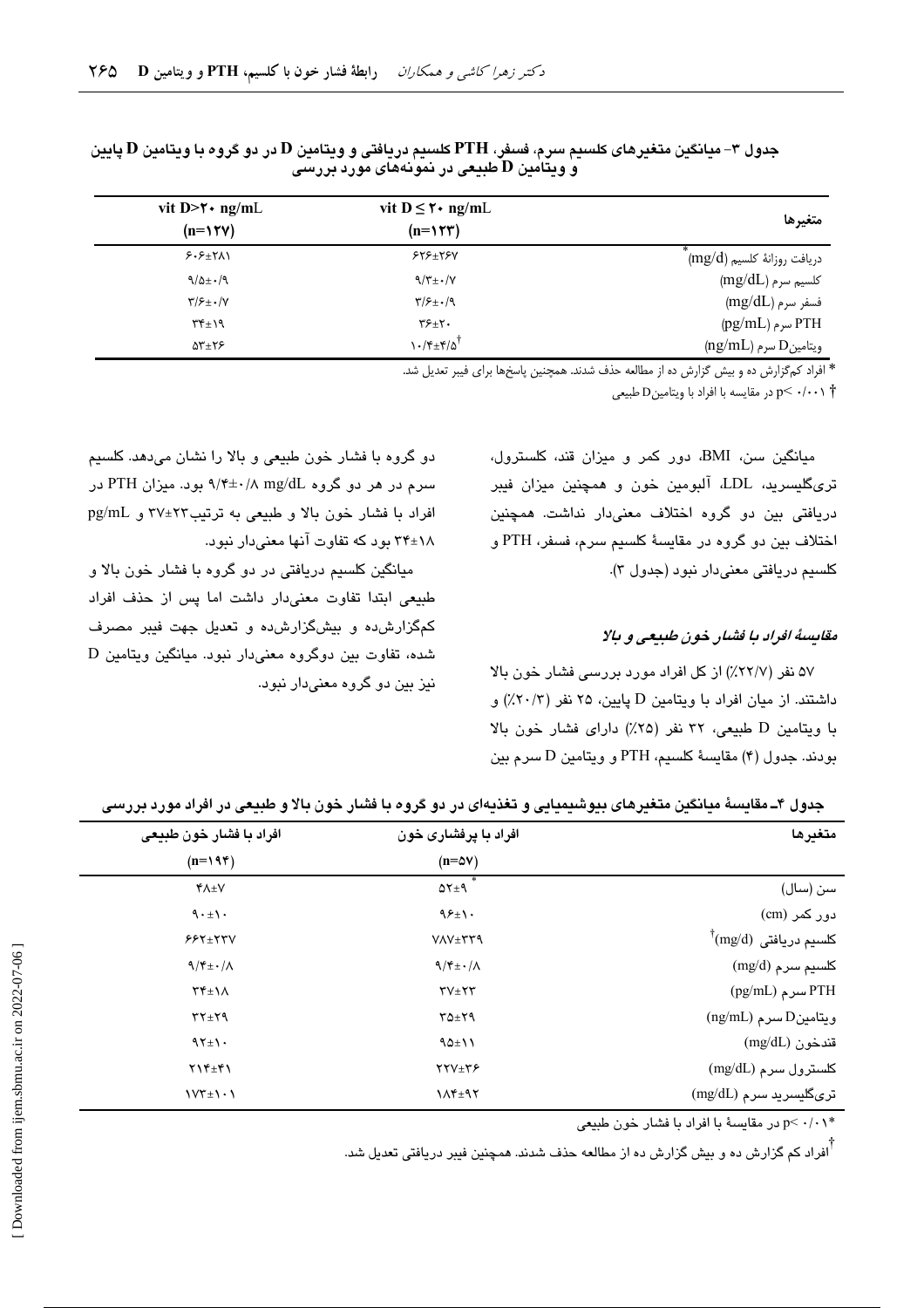|                | فشار خون سيستوليك |                      | فشار خون دياستوليک    |                  | فشار خون متوسط شرياني |                    |
|----------------|-------------------|----------------------|-----------------------|------------------|-----------------------|--------------------|
| متغيرها        |                   |                      | r                     | P                |                       |                    |
| سن             | $\cdot/\tau$      | $\cdot/\cdot\cdot$   | $\cdot$ /۳            | $\cdot/\cdot$ Y  | $\cdot/\tau$          | $\cdot/\cdot\cdot$ |
| ويتامين D سرم  | $-\cdot/\cdot7$   | $\cdot/\Upsilon$     | $\cdot/\cdot$ $\circ$ | $\cdot$ /۴       | $\cdot/\cdot$ ۳       | .19                |
| كلسيم سرم      | $\cdot/\cdot$     | $\cdot/9$            | $\cdot/\cdot7$        | $\cdot/\lambda$  | $\cdot/\cdot$ ۲       | $\cdot/\lambda$    |
| فسفر سرم       | $\cdot/\cdot$ ۲   | $\cdot/\lambda$      | $\cdot/\cdot$ ۳       | $\cdot/\Upsilon$ | $\cdot/\cdot$ ۲       | $\cdot/\lambda$    |
| سرم $\rm{PTH}$ | $\cdot/\cdot$ ۲   | $\cdot/\lambda$      | $\cdot/\cdot7$        | $\cdot/\cdot$ Y  | $\cdot/\wedge$        | $\cdot$ /۳         |
| كلسيم دريافتى  | $\cdot/\lambda$   | $\cdot/\cdot \Delta$ | $\cdot/\tau$          | $\cdot/\cdot$    | $\cdot/\tau$          | $\cdot/\cdot$      |

جدول ۵ ــ ضريب همبستگي فشار خون سيستوليک، دياستوليک وفشار خون متوسط شرياني با ويتامين D، کلسيم، فسفر، PTH و کلسیم دریافتی در افراد مورد بررسی

\* افراد کم گزارش ده و بیش گزارش ده از مطالعه حذف شدند. همچنین فیبر دریافتی و سن تعدیل شد..

#### ممبستگی بین متغیر ما

همبستگی معنیداری بین ویتامین D با کلسیم سرم، فسفر، PTH و كلسيم دريافتى به دست نيامد. جدول (۵) ارتباط فشار خون و سایر متغیرها را نشان میدهد. بین فشار خون و سن به ویژه فشار خون سیستولیک، همبستگی مستقیم و معنی دار به دست آمد (۳۳/۰۰۰ و p=۰/۰۰۱). بین کلسیم سرم با فشار خون سیستولیک، دیاستولیک و فشار خون متوسط شریانی همبستگی معنیدار به دست نیامد وهمچنین ارتباط PTH با فشار خون سیستولیک، دیاستولیک و فشار خون متوسط شریانی معنیدار نبود. ضریب همبستگی بین فشار خون و کلسیم دریافتی معنیدار ولی ضعيف بود.

بین ویتامین D و فشار خون همبستگی معنیدار وجود نداشت. جهت فشار خون سیستولیک، r=-۰/۰۲ و p=۰/۷، فشار خون دیاستولیک، r=۰/۰۵ و p=۰/۴ و فشار خون متوسط شریانی r=۰/۰۳ و p=۰/۶ به دست آمد. بعد از تعدیل سن و کلسیم دریافتی نیز این ارتباط معنیدار نبود. بر اساس معیار جدید پیشنهادی هالیک $^\prime$  که سطح ویتامین D حداقل ۳۰ نانوگرم بر میلی لیتر را جهت سلامتی سلول توصیه کرده است، میانگین فشار خون در افراد با ویتامین D کمتر از ۳۰ با افراد با ویتامین D بالاتر یا مساوی ۳۰ نانوگرم بر میلیلیتر نیز مقایسه شد که با این معیار نیز اختلاف معنیدار نبود. برای بررسی بیشتر ارتباط فشار خون و ویتامین D، افراد مورد مطالعه به سه گروه طبیعی (ویتامین D بیشتر از ۲۰). کمبود خفیف (ویتامین D بالاتر یا مساوی ۱۰ و کمتر یا مساوی ۲۰) و کمبود شدید (ویتامین D کمتر از ۱۰ نانوگرم

بر میلیلیتر) تقسیم شدند و افراد دارای ویتامین D طبیعی و افراد با کمبود شدید از نظر میانگین فشار خون مقایسه شدند. متوسط فشار خون شریانی در گروه دارای کمبود شدید ویتامین mmHg ۹۳±۱۱ D و در گروه دارای ویتامین D طبیعی ۲mmHg (۴±۱۲mmHg بود که با p=۰/۷ تفاوت معنی،دار نبود. اختلاف بین فشار خون سیستولیک و دیاستولیک نیز در دو گروه معنی دار نبود (نمودار ۱).

همچنین در هر سه گروه به صورت جداگانه ارتباط بین ویتامین D و فشار خون بررسی شد که ارتباط معنیدار به دست نيامد (نتايج نشان داده نشده است).

# ىحث

در این مطالعه که در جامعهٔ شهری تهران انجام گرفت، بین ویتامین D و فشار خون سیستولیک، دیاستولیک و فشار خون متوسط شریانی ارتباط معنیدار پیدا نشد. همچنین ارتباط بین کلسیم سرم، کلسیم دریافتی و PTH با فشار خون معنے دار نبود۔

به نظر می٫رسد که افزایش کلسیم سلولی نقش مهمی در فشار خون اوليه داشته باشد. اين اثر احتمالاً از طريق افزايش مقاومت عروقی است.<sup>۲۲،۲۲</sup> علاوه بر آن، کمبود دریافت کلسیم منجر به کاهش کلسیم یونیزه، افزایش سطح PTH و کلسپتریول میشود<sup>۲۲،۲۴</sup> و این هورمونها موجب افزایش ورود کلسیم به سلول و افزایش فشار خون میشوند.<sup>۲۵</sup> همچنین مطرح شده است که به دنبال کاهش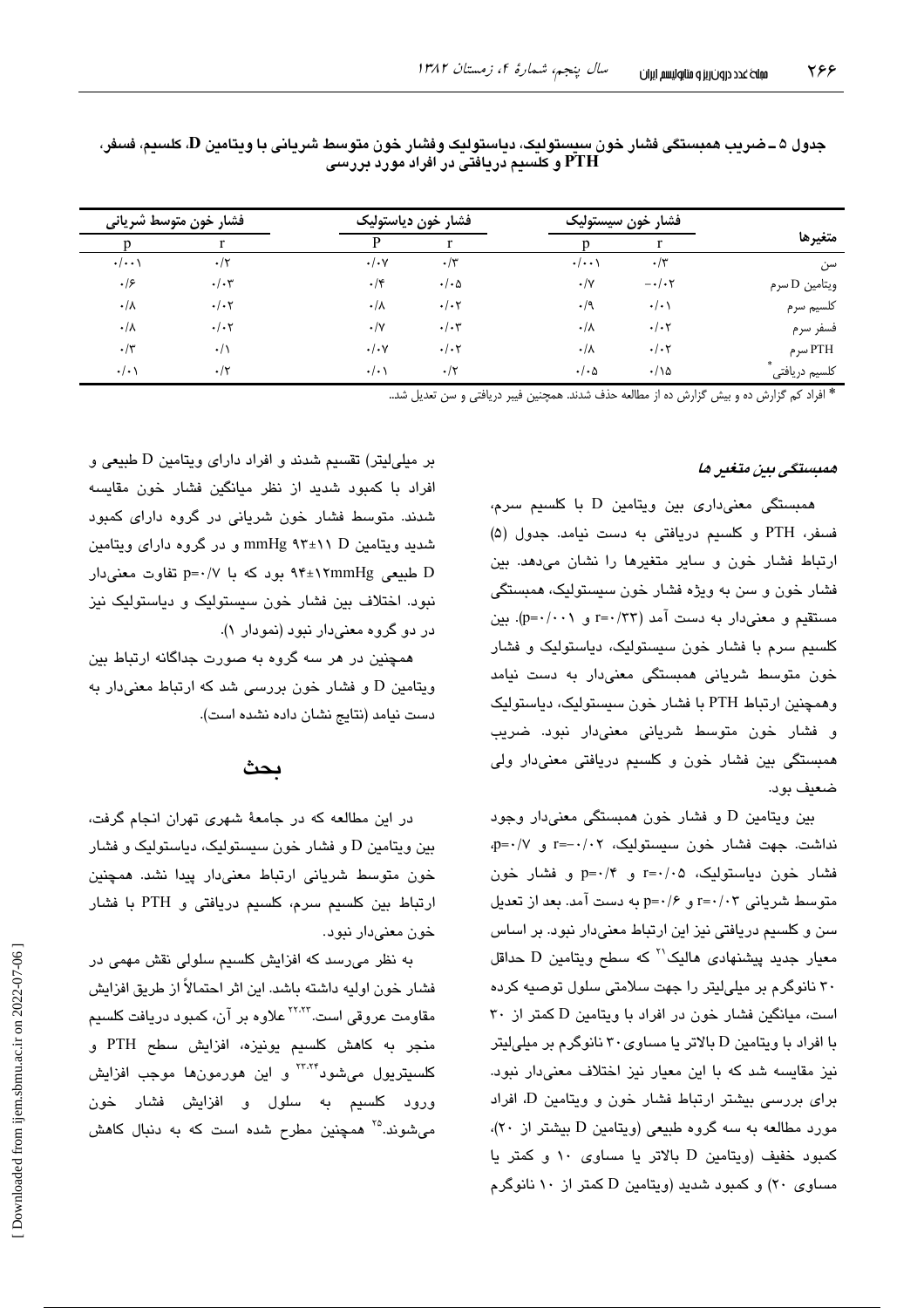

از نظر آماری اختلاف معنیدار در هیچ یک از متغیرها بین دو گروه وجود ندارد. ارتفاع ستونها mean±SD را نشان میدهد.

نمودار ۱ـ مقایسهٔ فشارخون سیستولیک، دیاستولیک و فشارخون متوسط شریانی در دو گروه با کمبود شدید و ویتامین D طبیعی در ۲۵۱ نمونهٔ مورد بررسی.

> سنتز 25OH-Vit D و در نتیجه ۱ و ۲۵ دی هیدروکسی ويتامين D سرم، PTH افزايش مى يابد تا كمبود ١ و ٢٥ دی، پدروکسی ویتامین D جبران شود. آنگاه PTH و ۱ و ۲۵ دی هیدروکسی ویتامین D با تحریک رشد عضلات صاف عروق و افزايش مقاومت عروقي، موجب افزايش فشار خون میشوند.<sup>۲۶</sup> در سالهای اخیر گیرندههای ویتامین D روی بسیاری از اندامها از جمله عضلات قلب و عضلات صاف جدار عروق پیدا شده<sup>۲</sup> اما هنوز ارتباط ویتامین D با فشار خون كاملاً به اثبات نرسیده است و مطالعهٔ حاضر بر همین اساس انجام شد.

> در این بررسی میزان کلسیم دریافتی در افراد دچار فشار خون بالا اختلاف معنى دار با افراد داراى فشار خون طبيعى نداشت. همچنین ارتباط قوی بین کلسیم دریافتی و فشار خون ديده نشد. مطالعهٔ حاضر موافق با مطالعهٔ سیانیکو™ بود که در دو گروه با فشار خون حداکثر طبیعی و حداقل طبیعی تفاوت معنیداری در میزان کلسیم دریافتی دیده نشد. همچنین ساکس<sup>۲۸</sup> و همکاران نیز تأثیر کلسیم را در کاهش

فشار خون رد کردند. پان<sup>۱٬</sup> نیز در بررس*ی* خود تجویز كلسيم را در كاهش فشار خون مؤثر ندانسته است. مطالعهٔ حاضر با مطالعه کستلوت<sup>۲۹</sup> که ارتباط بین این دو را معنیدار گزارش کرد، موافق نبود. کستلوت و همکاران در ۴۱۶۷ مرد و ۳۸۹۱ زن ارتباط کلسیم، سدیم و فسفر دریافتی را با فشار خون مورد بررسی قرار دادند. در این مطالعه ارتباط معکوسی بین کلسیم دریافتی و فشار خون دیاستولیک به دست آمد. همچنین در متا آنالیزی که توسط گریفیث<sup>۳۰</sup> و همکاران در سال ۱۹۹۹ بر ۴۲ مطالعهٔ شاهددار تصادفی انجام دادند، ارتباط معکوس بین فشار خون و کلسیم دریافتی (به ویژه از طریق غذا و نه دارو) یافت شد. در این مطالعات اثر عناصر دیگر که روی فشار خون اثر گذارند و مهمترین آنها فیبر غذاست، در نظر گرفته نشده بود. همچنین در بعضی مطالعات، افراد کم گزارش ده و بیش گزارش ده از مطالعه خارج نشده بودند و ارتباط به دست آمده در هر دو مطالعه ضعیف بود. در مطالعهٔ حاضر ابتدا افراد کم گزارش (EI/BMR< ۱/۳۵) و بیش گزارش ده (EI/BMR< ۱/۳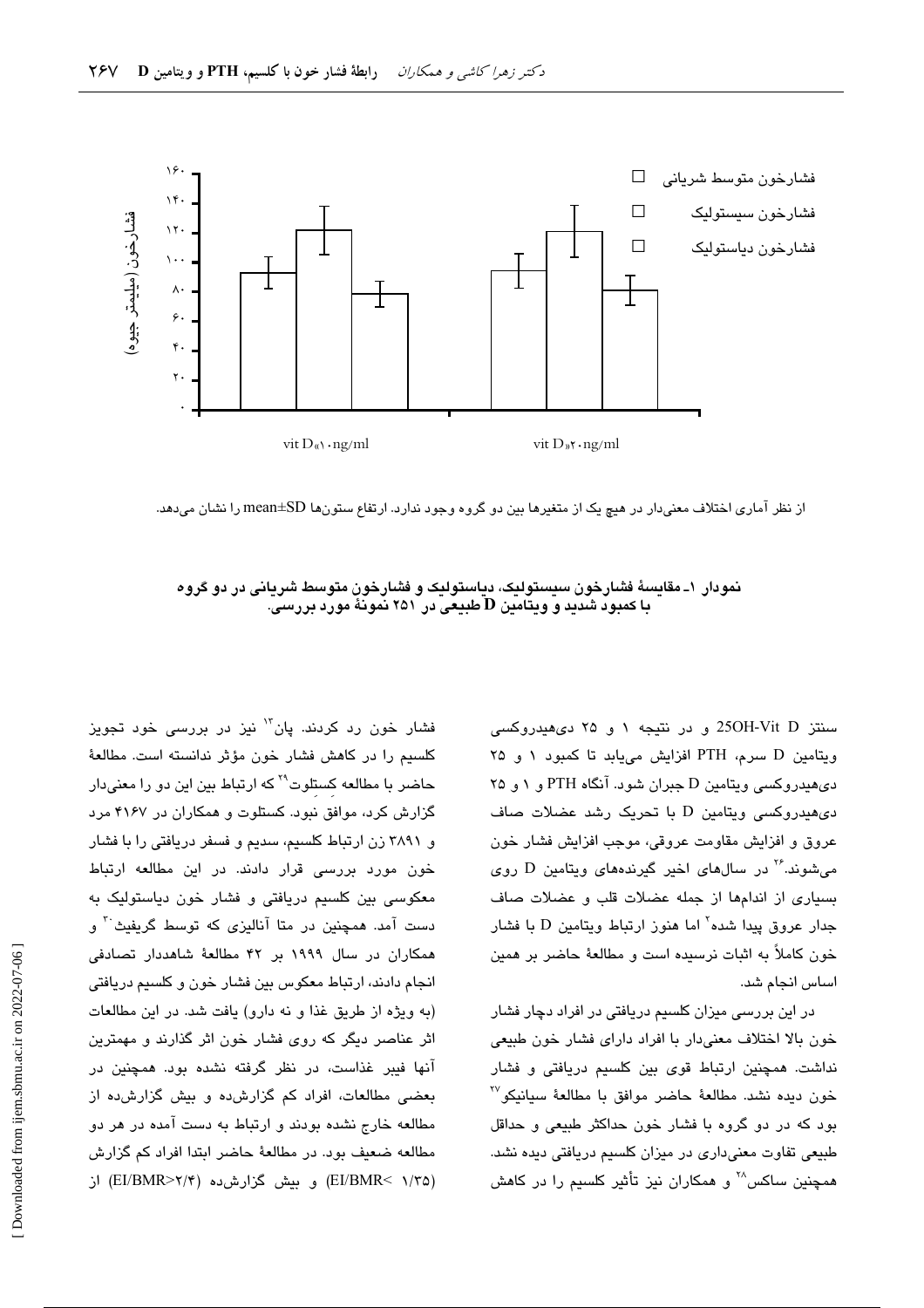مطالعه خارج شدند و سپس با حذف اثر فیبر، ارتباط کلسیم دریافتی و فشار خون بررسی شد. از طرفی در این مطالعه میزان مصرف کلسیم در همهٔ افراد پایینتر از حد توصیه شده بود و فقط افراد بالای ۴۰ سال مورد بررسی قرار گرفتند که این خود میتواند در اختلاف نتایج مطالعهٔ حاضر با مطالعات دیگر نقش داشته باشد. همچنین در این مطالعه، بین کلسیم سرم و فشار خون ارتباطی دیده نشد. در مطالعه سیانیکو<sup>۲۷</sup> نیز بین کلسیم و فشار خون ارتباط معنیدار نبود اما در این مطالعه ارتباط فشار خون با کلسیم یونیزه معنیدار گزارش شد. کریستال ــ بونه ٔ نیز ارتباطی بین این دو متغیر پیدا نکرد. بین کلسیم و فشار خون در مطالعهٔ سنت جان `` گرچه ارتباط وجود داشت، این ارتباط وابسته به PTH بود. ارتباط کلسیم سرم و فشار خون در مطالعهٔ حاضر معنیدار نبود گرچه در این مطالعه کلسیم یونیزه اندازهگیری نشده بود. در نهایت به نظر میرسد که ارتباط کلسیم با فشار خون، در صورت وجود، ارتباطی ضعیف ان هم بیشتر با کلسیم یونیزه باشد و هنوز در این زمینه نیاز به مطالعات جامعتری است.

در مطالعهٔ حاضر، گرچه سطح PTH در افراد با فشار خون بالا اندکی بالاتر از افراد طبیعی بود، این اختلاف معنیدار نبود. این نتیجه موافق با مطالعهٔ کریستال ٔ است که ارتباط معنى دار بين PTH و فشار خون نيافت و مخالف با مطالعات فایفر<sup>٬</sup> و یورده<sup>٬</sup> بود که بین PTH و فشار خون ارتباط مستقيم يافته بودند. در مطالعهٔ فايفر زنان يائسه مورد بررسی قرار گرفتند و متوسط سنی، بالاتر از افراد مورد مطالعه در این جامعه بود و در این مطالعه تمامی افراد ویتامینD پایین داشتند. در مطالعهٔ یورده ۱۱۱۳ فرد ۷۹–۳۰ ساله بررسی شدند. در این مطالعه ارتباط بین PTH با فشار خون به ویژه در زنان معنیدار بود. فاکتورهای دیگر که بر فشار خون اثرگذارند، در این مطالعه حذف نشده بودند و همچنین افراد با PTH بالا، کلسیم دریافتی پایین نیز داشتند؛ بنابراین از دیگر دلایل اختلاف میتواند خصوصیات بالینی متفاوت باشد.

 $\rm\,D$  در مطالعهٔ حاضر، ارتباطی بین ویتامین  $\rm\,D$  و فشار خون  $\,$ دیده نشد. در زنان که ویتامین  $D$  پایینتری نسبت به مردان داشتند، میزان فشار خون بالاتر بود اما اختلاف معنیدار نبود و وقتی کل افراد با ویتامین D طبیعی و پایین مقایسه شدند، اختلاف معنیدار در فشار خون بین دو گروه دیده نشد. نتایج موافق با مطالعهٔ اسکراگ<sup>۳۱</sup> بود که بین فشار خون

و ۲۵ـ هیدروکسی ویتامین D ابتدا ارتباط معکوس خفیف پیدا کرد اما پس از ت**ع**دیل اثر سن و نور خورشید ارتباط معنیدار نبود. در مطالعهٔ دیگر اسکراگ'`، در افراد با پرفشاری خون  $\,$ تازه تشخیص داده شده، ۲۵ـ هیدروکسی ویتامین  $\,$  را اندازهگیری کردند. سطح ویتامین D در این افراد با افراد طبیعی تفاوت معنیدار نداشت. در مطالعهٔ پان<sup>۱۳</sup> که اثر  $\rm D$  ترکیبات کلسیم و ویتامین  $\rm D$  بررسی شد، افزودن ویتامین به كلسيم نه تنها موجب كاهش فشار خون نشد بلكه فشار خون سیستولیک مختصری افزایش یافت. در مطالعهای که دوپره<sup>۳۲</sup> انجام داد ۲۵ نفر با فشار خون بالای خفیف بررس*ی* شدند، در این افراد سطح ویتامین D با فشار خون سیستولیک و دیاستولیک ارتباط معکوس داشت. در مطالعهٔ كريستال ــ بونه ً بين OH-vit D و 35 و فشار خون ارتباط ديده نشد اما بین ۱ و ۲۵ هیدروکسی ویتامین D و فشار خون ارتباط معنیدار بود. در مطالعاتی که بر زنان مبتلا به پرهاکلامپسی انجام شده بود نشان داده شد که سطح ۱ و ۲۵ هیدروکسی ویتامین D در این افراد کمتر از افراد طبیعی است اما سطح ۲۵ ویتامین D در دو گروه تفاوت معنیداری نداشت.<sup>۳</sup> در مطالعاتی که بر افراد دیالیزی انجام شده است، نشان داده شده که تجویز ویتامین D و همچنین اشعهٔ فرابنفش موجب کاهش فشار خون در افراد با فشار خون بالا میشود اما این اثر در افراد طبیعی دیده نشد.<sup>۹٬۳۴</sup> اختلاف بین ین مطالعات ممکن است به علت حجم کوچک نمونهها یا ļ ویژگیهای بالینی متفاوت باشد. در اکثر مطالعات از جمله مطالعه دوپره<sup>۲۲</sup> و کروز<sup>۳۴</sup> اثر درمانی ویتامین D فقط در افراد با فشار خون بالا نشان داده شده است. در مطالعهٔ کریستال - بونه ٔ و سیلی ٔ آمتابولیت ۱ و ۲۵ هیدروکسی ویتامین D با فشار خون مرتبط بوده است و این ارتباط با ۲۵ـ هیدروکسی  $_{\rm g}$ ویتامین  ${\rm D}$  رد شده است. در مطالعهٔ حاضر بین سطح سرمی ۲۵ـ هیدروکسی ویتامین D و فشار خون ارتباط دیده نشد اما سطح سرمی ۲۵–۱ دی هیدروکسی ویتامینD همزمان با ۲۵ هیدروکسی ویتامین D اندازهگیری نشده بود. همچنین ارتباط ویتامین D و فشار خون در مطالعهٔ کروز و سبلی در افراد دیالیزی و زنان باردار پرهاکلامپتیک دیده شده است که از نظر شرایط فیزیولوژیک و پاتوفیزیولوژیک با دیگر افراد جامعه تفاوت دارند و از طرفی در مطالعاتی هم که ارتباط ویتامین D و فشار خون را نشان دادهاند، این ارتباط بسیار ضعيف بوده است. علت ديگر عدم ارتباط بين ويتامين D و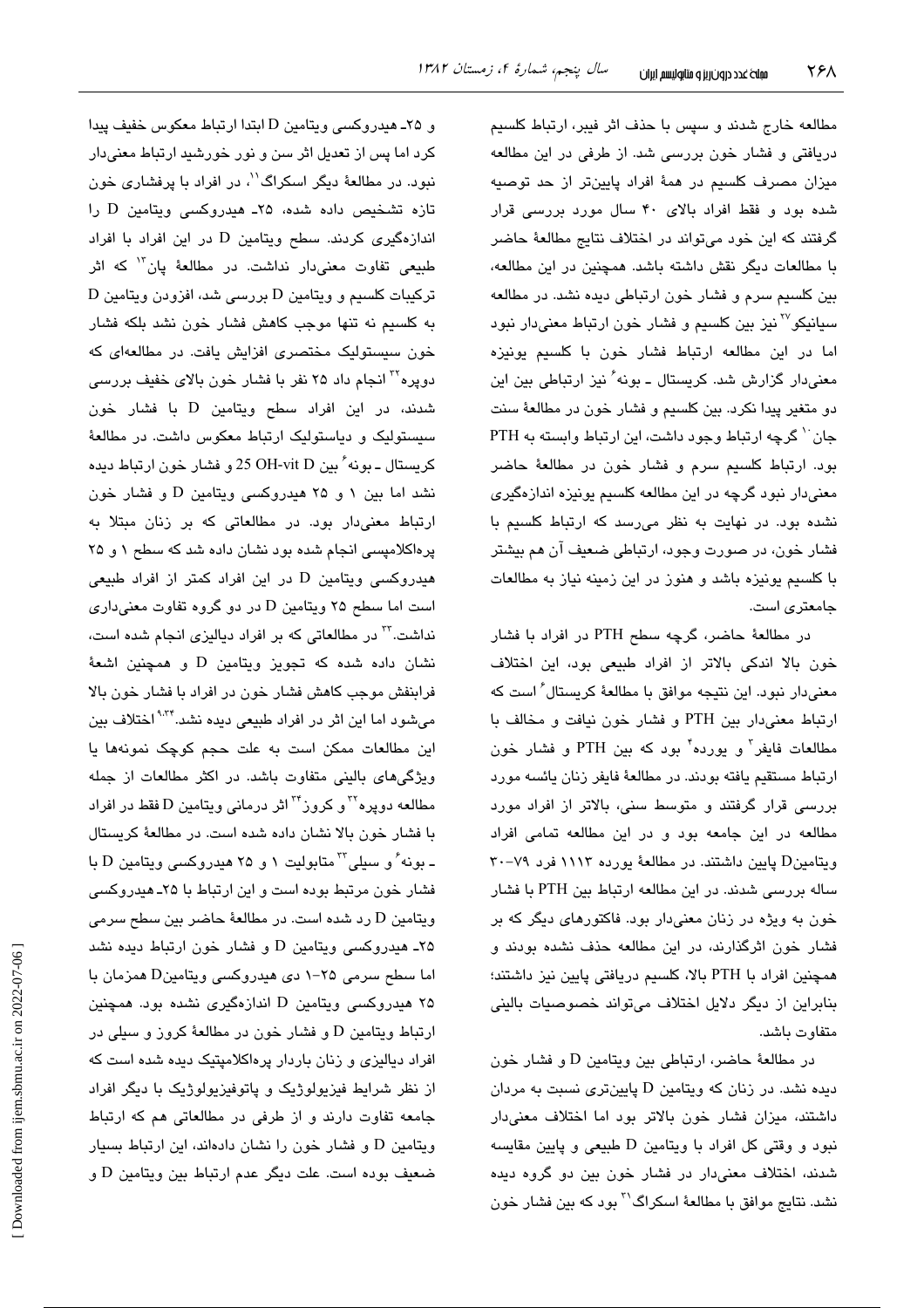فشار خون در مطالعهٔ حاضر شاید پراکندگی زیاد سطح سرمے ویتامین D در افراد مورد مطالعه پاشد.

با توجه به این که اثر ویتامین D به ویژه در افراد با فشار خون حساس به نمک گزارش شده است،<sup>۳۵</sup> به نظر می رسد که علت دیگر اختلاف بین این مطالعه و دیگر مطالعات، تفاوت ژنتیکی جامعهٔ مورد بررسی با جوامع دیگر باشد. دربارهٔ ارتباط سدیم دریافتی و فشار خون مطالعاتی با نتايج متفاوت وجود دارد. بعضي از مطالعات از جمله مطالعهٔ نشیجیما<sup>۳۶</sup> این ارتباط را نشان دادهاند و بعضی این ارتباط را ضعیف و فقط در افراد حساس به نمک گزارش کر دواند<sup>۲۹،۳۷</sup> که تشخیص آنها کار آسانی نیست.

از جمله کاستے،های مطالعهٔ حاضر پراورد نکردن دقیق میزان سدیم دریافتی و عدم وجود دادههای معتبر در زمینهٔ فعالیت فیزیکی است. همچنین در مطالعهٔ حاضر سطح ۲۵–۱ هیدروکسی ویتامین D سرم همزمان با ۲۵ـ هیدروکسی ویتامین D انداز مگیری نشده بود.

D and calcitonin levels in humans. Kidney Int Suppl 1989; 27:S143-6.

- 10. St John A, Dick I, Hoad K, Retallack R, Welborn T, Prince R. Relationship between calcitrophic hormones and blood pressure in elderly subjects. Eur J Endocrinol 1994; 130:446-50.
- 11. St John A, Dick I, Hoad K, Retallack R, Welborn T, Prince R. Relationship between calcitrophic hormones and blood pressure in elderly subjects. Eur J Endocrinol 1994: 130:446-50.
- 12. Lopez-Miranda V, Civantos B, Blasco R, Hernandez R, de Artinano MA. Parathyroid hormone and calcitriol in hypertension caused by dietary calcium deficiency in rats. J Vasc Res 1998; 35:397-404.
- 13. Pan WH, Wang CY, Li LA, Kao LS, Yeh SH. No significant effect of calcium and vitamin D supplementation on blood pressure and calcium metabolism in elderly Chinese. Chin J Physiol 1993;  $36.85 - 94$
- 14. Young EW, Morris CD, Holcomb S, McMillan G, McCarron DA. Regulation of parathyroid hormone and vitamin D in essential hypertension. Am J Hypertens 1995; 8:957-64.
- 15. Azizi F, Rahmani M, Emami H, Majid M.Tehran Lipid and Glucose Study: Rationale and Design.CVD Prevention 2000:3:242-7

١٦. عزیزی فریدون، رئیس زاده فربد، میر سعید قاضی علیاصغر.

در پزشکی، ۱۳۷۹؛ شمارهٔ ۴، صفحات ۲۹۱ تا ۳۰۳.

- 17. Malabanan A, Veronikis IE, Holick MF. Redefining vitamin D insufficiency. Lancet 1998; 351:805-6.
- 18. Commission of the European Communities Reports of the Scientific Committee for Food: nutrient and

نتايج پژوهش ما نشان مي،دهد كه بين فشار خون و سن ارتباط وجود دارد ولی بین فشار خون و ویتامینD، فشار خون و کلسیم دریافتی، فشار خون و کلسیم سرم و فشار خون و PTH ارتباط معنى دار وجود ندارد اما با توجه به عوامل مختلف مؤثر در فشار خون از جمله عوامل ژنتیک، فرهنگی، اقتصادی، اجتماعی، عادات غذایی و غیره لازم است یک مطالعۀ بزرگ ایپدمیولوژیک با هدف بررسی ارتباط فشار خون و ویتامین D و فشار خون و دیگر متغیرهای ذکر شده یا در نظر گرفتن عوامل مؤثر در فشار خون، صورت پذیرد تا بتوان با قطعیت در این زمینه به نتیجه رسید.

# سیاسگزاری

نویسندگان وظیفهٔ خود میدانند که از همهٔ کسانی که در اجرای این پروژه همکاری (به ویژه افراد مورد بررسی در طرح) یا امکان اجرای آن را فراهم نمودند، تشکر و قدردانی نمايند.

#### **References**

- 1. Parfitt AM, Gallagher JC, Heaney RP, Johnston CC, Neer R, Whedon GD. Vitamin D and bone health in the elderly. Am J Clin Nutr 1982; 36:S1014-31.
- 2. Norman AW, Roth J, Orci L. The vitamin D endocrine system: steroid metabolism, hormone receptors, and biological response (calcium binding proteins). Endocr Rev 1982; 3:331-66.
- Pfeifer M, Begerow B, Minne HW, Nachtigall D, Hansen  $\mathcal{E}$ C. Effects of a short-term vitamin  $D(3)$  and calcium supplementation on blood pressure and parathyroid hormone levels in elderly women. J Clin Endocrinol Metab 2001; 86:1633-7.
- 4. Jorde R, Sundsfjord J, Haug E, Bonaa KH. Relation between low calcium intake, parathyroid hormone, and blood pressure. Hypertension 2000; 35:1154-9.
- Weishaar RE, Kim SN, Saunders DE, Simpson RU. Involvement of vitamin D3 with cardiovascular function. III. Effects on physical and morphological properties. Am J Physiol 1990; 258:E134-42.
- 6. Kristal-Boneh E, Froom P, Harari G, Ribak J. Association of calcitriol and blood pressure in normotensive men. Hypertension 1997; 30:1289-94.
- 7. Intersalt Cooperative Research Group.Intersalt: an international study of electrolyte excretion and blood pressure. Results for 24-hour urinary sodium and potassium excretion. BMJ 1988; 297: 319-28.
- 8. Argiles A, Mourad G, Mion C. Seasonal changes in blood pressure in patients with end-stage renal disease treated with hemodialysis. N Engl J Med 1998;  $339.1364 - 70$
- 9. Kokot F. Schmidt-Gavk H. Wiecek A. Mleczko Z. Bracel B. Influence of ultraviolet irradiation on plasma vitamin